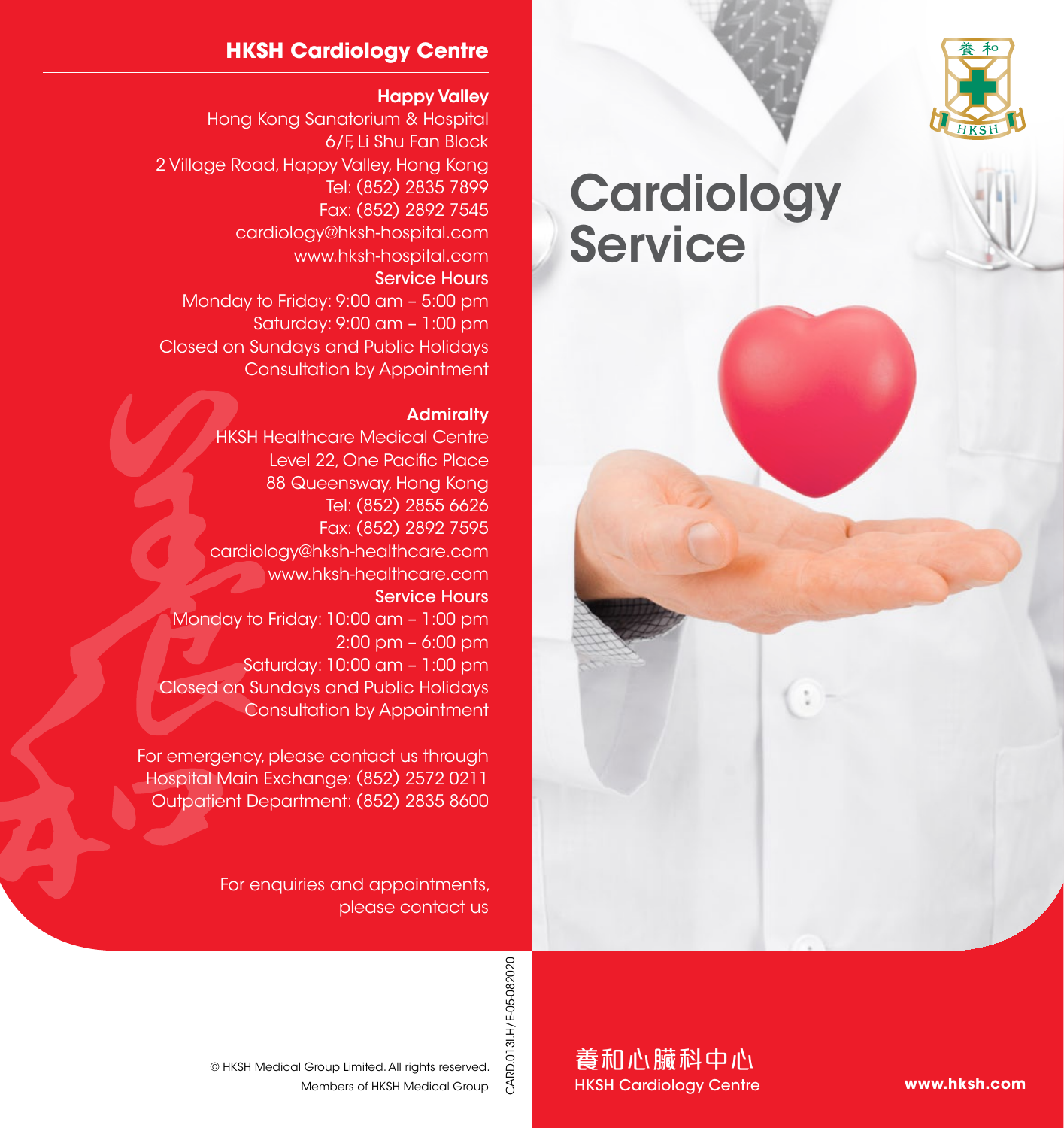**Our cardiology service is provided by a dedicated team of consultant cardiologists, specialty nurses and radiology technicians at the Cardiology Centre and Cardiac Catheterization & Intervention Centre (CCIC). We place special emphasis on the development of an integrated heart health network, and are committed to providing a comprehensive range of patient-centred services from prevention to intervention. We strive to enhance our performance as a distinguished medical centre of excellence in the region.**

# Our Mission

- To provide high-quality, evidence-based and onestop cardiovascular care
- To provide patient-centred services to cater for individual needs
- To expand the boundaries of cardiovascular medicine through research and liaise with local and overseas academic institutions (including The University of Hong Kong, Harvard Medical School and Stanford Medical Centre)
- To train the next generation of cardiovascular healthcare professionals



# Cardiology Centre

The Cardiology Centre specialises in non-invasive diagnosis and management of cardiovascular diseases. In addition to outpatient consultation, we provide a Global Cardiovascular Risk Assessment Programme, which is a disease prevention programme with health education and professional advice for patients identified with cardiovascular risk factors.



# Global Cardiovascular Risk Assessment Programme

#### **Understanding Cardiovascular Diseases**

Cardiovascular disease is the leading cause of death and a major public health issue in Hong Kong and worldwide. Notably, coronary artery disease is the most prevalent among all cardiovascular diseases. In recent years, patients suffering from coronary artery disease are getting younger. As this disease sometimes strikes without noticeable warning signs, it is also known as the "silent killer".

Coronary artery disease is the result of fatty deposits (plaque) building up on the wall of the coronary artery which supplies oxygen and nutrients to the heart muscle. A narrowing or blockage in the coronary artery cuts off the vital supply to the heart muscle, resulting in ischemic heart disease. Plaque deposition can also lead to conditions such as hardening of arteries (atherosclerosis), chest pain or stroke.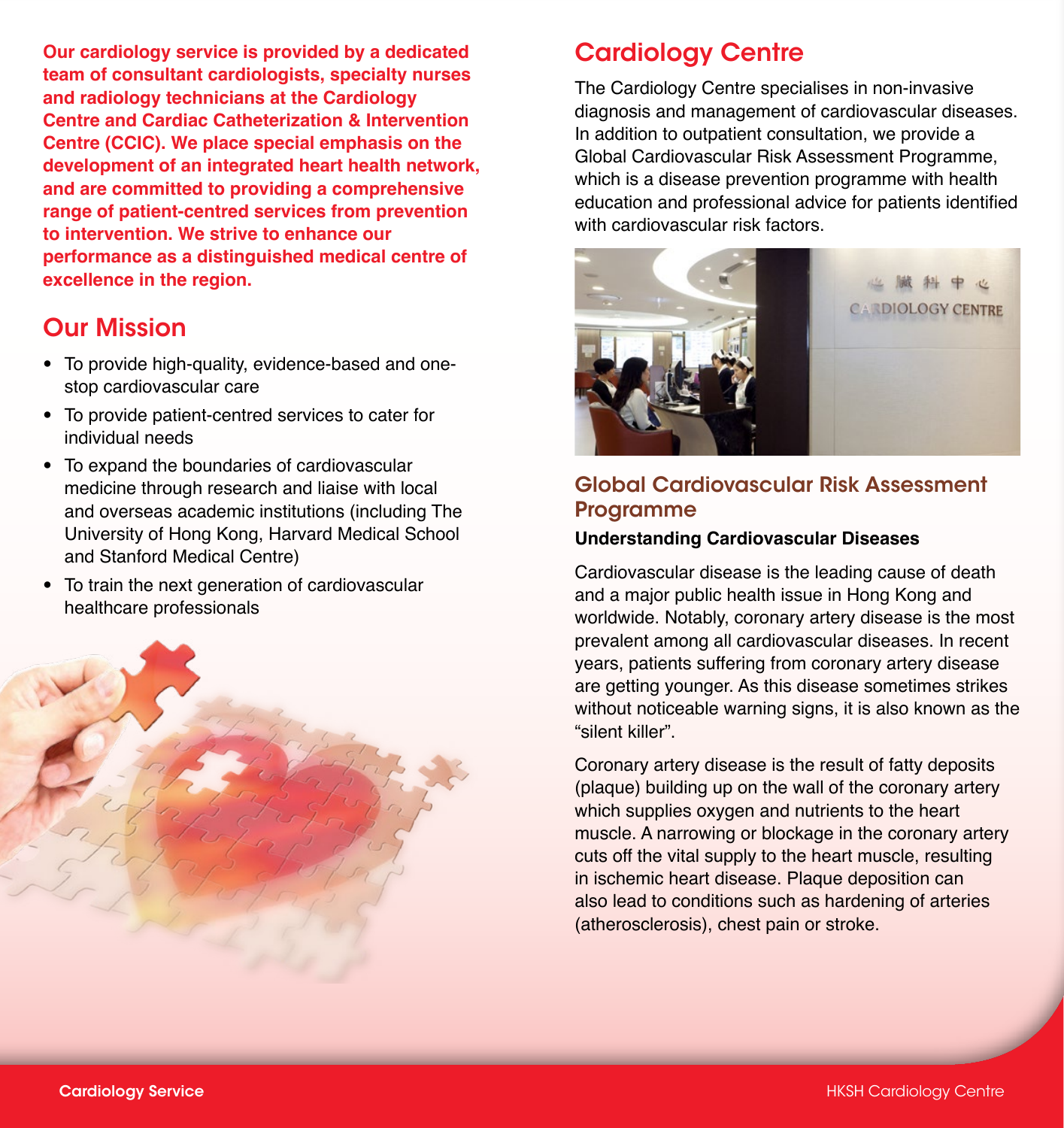#### **Risk Assessment and Disease Prevention**

Hypertension, diabetes, high concentration of lowdensity lipoprotein ("bad" cholesterol) and low concentration of high-density lipoprotein ("good" cholesterol) in blood and smoking are some of the modifiable risk factors of cardiovascular diseases. By a comprehensive evaluation of risk factors and noninvasive examinations, our Global Cardiovascular Risk Assessment Programme can help evaluate a patient's risk of developing cardiovascular diseases and formulate an appropriate action plan for those at intermediate and high risk.



## Non-Invasive Diagnostic Examinations

The following non-invasive diagnostic examinations are performed at our Centre:

#### **1. Resting Electrocardiogram (ECG)**

ECG is a graphic representation of electrical activity occurring in the heart, as detected by electrodes placed on the surface of the body. ECG can provide preliminary evidence of abnormalities such as myocardial infarction, hypertrophy (heart muscle enlargement) or arrhythmia (abnormal heart rhythm), or other conditions such as electrolyte imbalance or drug-induced effects. Therefore, ECG is an indispensable basic method of assessment in suspected cardiac disorders and cardiac rhythm disturbances. It is also used as a baseline screening test or pre-operative assessment.

#### **2. Holter Monitoring**

A Holter monitor is a portable electrocardiogram (ECG) that monitors the heart rate of ambulatory patients around the clock. Patients are sent home with the monitor and can carry out their daily activities as usual during the monitoring period. It is most often used for:

- assessment of the severity of abnormal heart rhythm
- evaluation of patients with syncope (fainting), palpitations (fast and irregular heartbeats) or other symptoms that may be due to heart rhythm disturbance
- evaluation of the efficacy of anti-arrhythmic treatment (pacemaker implantation, radiofrequency ablation or drug treatment)

#### **3. Echocardiogram**

Echocardiogram, by means of high-frequency sound waves, allows real-time detection of the heart structures and haemodynamic function. It can also provide information on heart contraction activities during rest and stress. Advanced Tissue Doppler Imaging technology allows the physician to accurately assess whether the heart muscle is working in synchrony and to choose the most suitable treatment regimen accordingly.

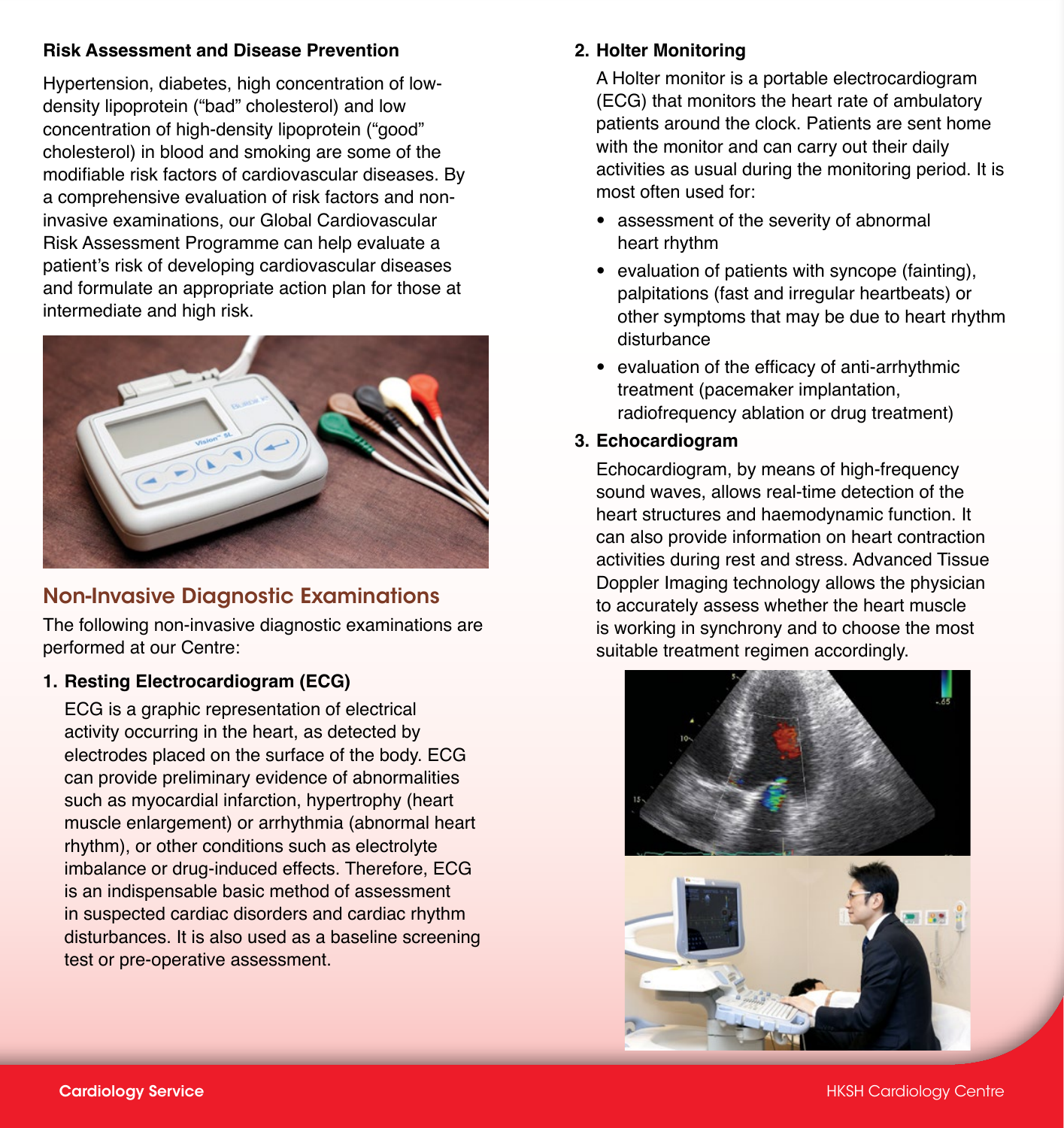#### **4. Exercise Treadmill Electrocardiogram Test**

Exercise Treadmill Electrocardiogram Test is a useful non-invasive examination of the cardiovascular response to exercise. This multi-stage test can provide information about your exercise capacity, heart rhythm and the status of oxygen supply to the heart muscles during stress.



#### **5. Advanced Imaging Examinations**

Aside from tests outlined above, advanced technologies such as CT Angiography, Cardiac MRI, Myocardial Perfusion Scintigraphy Imaging and PET Scan are also commonly used in the diagnosis of cardiovascular disease. For patients who need to undergo these tests, expedited arrangements will be made with relevant departments of the Hospital.

Patients who need to undergo interventional procedures will be referred to the Cardiac Catheterization & Intervention Centre (CCIC).



# Cardiac Catheterization & Intervention Centre (CCIC)



The CCIC provides invasive investigations and management of cardiovascular diseases with the help of state-of-the-art equipment. The Hospital also offers 24-hour emergency intervention service for acute heart attack.



## Interventional Procedures

The following invasive procedures are available at the CCIC:

#### **1. Coronary Angiography**

It is a procedure performed to investigate the general condition of your heart's structure and, most importantly, whether there is narrowing of your coronary arteries due to plaque deposition. Then your physician can choose the most suitable treatment regimen for you.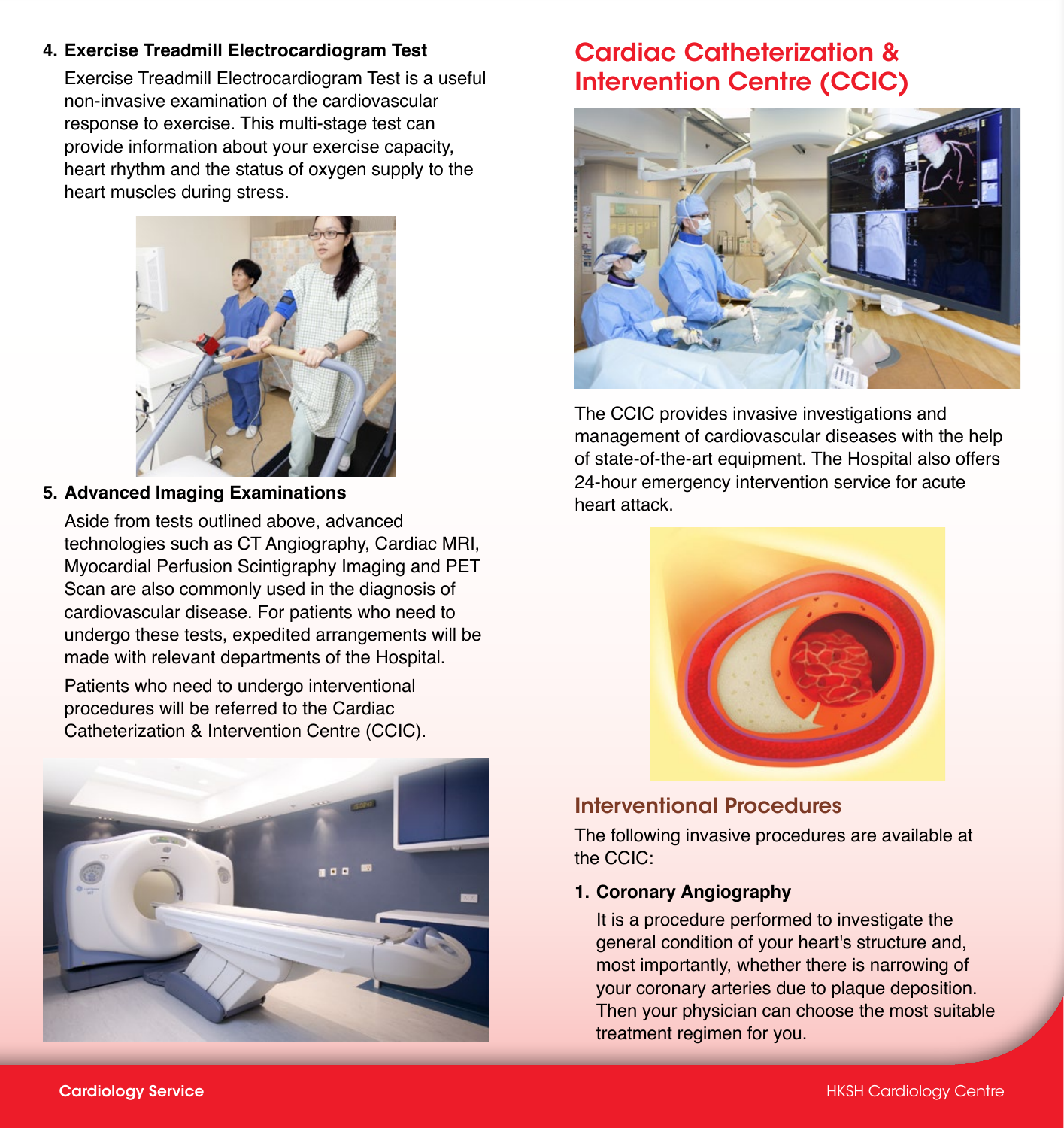Under local anaesthesia, a catheter is fed into the entrance to the coronary arteries through a small puncture usually in the wrist (trans-radial) or groin (trans-femoral). After a dye is injected, the coronary arteries will come into view under X-ray, allowing the physician to assess if there is any narrowing or blockage. Nowadays, Balloon Angioplasty is usually performed to open the narrowing or blockage in the same sitting.



#### **2. Balloon Angioplasty and Stenting**

Balloon Angioplasty is a minimally invasive radiology procedure performed to open narrowed or blocked coronary arteries. It is performed under local anaesthesia.

Through a small opening in the wrist or groin, a catheter with a small inflatable balloon at the end will be positioned within the narrowed segment of your coronary artery. Under X-ray guidance, the balloon is inflated, compressing the fatty deposits against the wall of the blood vessel. In this way, the diameter of the vessel is increased and normal blood flow is restored.

In Balloon Angioplasty, a trans-radial catheter is usually used. Additional advantages include early mobilisation and discharge. Our cardiologist would meticulously assess whether such procedures are suitable for the patient.

To reduce post-procedural re-narrowing of coronary arteries over time, your doctor may recommend the placement of stents, which are small mesh metal tubes introduced into your blood vessel via a balloon catheter. Once the balloon has been deflated and withdrawn, the stent will stay in your coronary artery permanently, keeping the blood vessel patent. The

newer drug-eluting stent systems can reduce the incidence of re-narrowing down to 5%. In our Centre, the usage of drug-eluting stent is over 95%.

During the procedure, advanced adjunctive devices such as intracoronary ultrasound, fraction flow reserve (to evaluate bloodflow in the arteries), high speed rotational atherectomy (for calcified blood vessels), directional coronary atherectomy, filter wire (distal protection device) and thrombectomy are sometimes employed to facilitate precise diagnosis and treatment, thereby maximising success rate and minimising the rate of complications.

In general, the complication rate of contemporary interventional procedures is around 2-4%. The risk of death is far below 1%.



**3. Implantation of Permanent Pacemaker / Implantable Cardioverter Defibrillator (ICD)**

These devices monitor the heart's electrical activity and send out electrical impulses when the heart needs them. A pacemaker has the basic function of maintaining heartbeat and preventing slow and irregular rhythm. It sends out electrical impulses only when the heart fails to beat by itself. Meanwhile, an Implantable Cardioverter Defibrillator (ICD) is a device which aborts life-threatening ventricular arrhythmia.